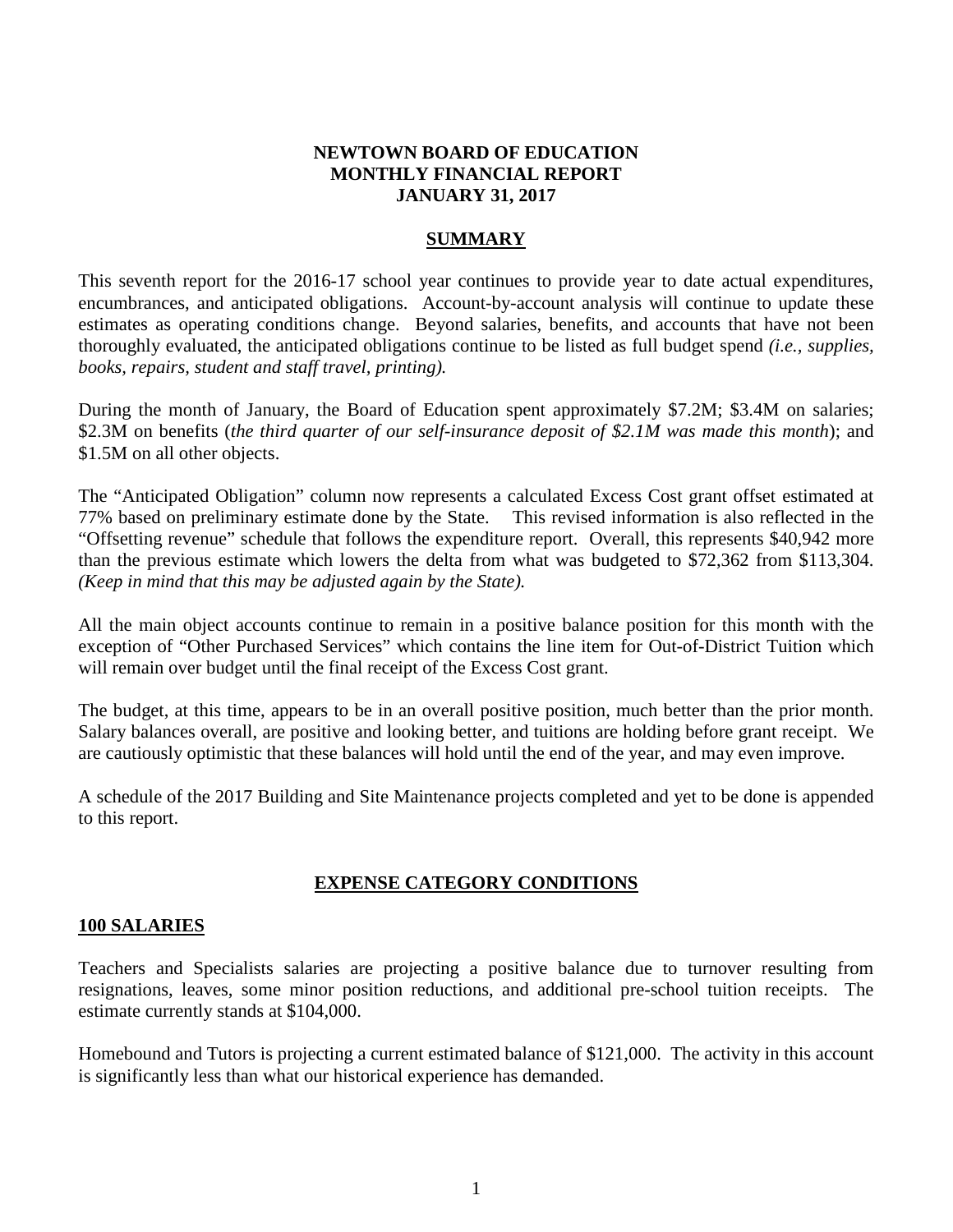Substitute teachers are expected to exceed the current budget by about \$21,000. Overall, Certified salaries are about \$94,000 higher than Decembers estimate.

In the Non-Certified salary accounts, there are several categories that are producing positive results. Paraeducators are projecting a balance of approximately \$42,000, Custodians \$15,000, Job Coaches – Summer \$7,000, and Special Education Service salaries \$53,000, all from turnover and in some cases reduced needs. The Non-Certified account balance is about \$83,000 higher than the December estimate.

# **200 EMPLOYEE BENEFITS**

The Employee Benefits review identified an additional need in the pension account while additional funds are expected to be available in the unemployment line. The Benefits account will provide approximately \$32,000 to the overall balance, \$19,000 more than the December estimate.

# **300 PROFESSIONAL SERVICES**

These accounts are in very good shape as compared to our historical experience. Legal expenses are down, evaluations and testing seem to be moderating and an offsetting \$72,800 of expected excess cost revenue will allow this account to produce a \$54,000 addition to the bottom line.

Professional Educational Services will continue at budget for staff training needs.

# **400 PURCHASED PROPERTY SERVICES**

This group of accounts provides the services necessary to keep the buildings and equipment running along with classroom repairs and rentals.

Water will exceed budget by about \$7,700 due to the High School roof restoration project which required pressure washing of that area. A \$9,800 balance is expected in the CO rental account at this time while Building and Site Improvement projects will exceed the budget amount by about \$3,400. *(A schedule of projects completed and yet to be done is attached).*

Emergency repairs seems to be holding at this time. Overall, this object is at a break even similar to last month.

# **500 OTHER PURCHASED SERVICES**

Contracted Services, Insurance, Communication printing and student and staff travel should be fine. Remarkably, both transportation and out of district tuition are projecting positive balances at this time. These accounts, will for the first time in a long time provide approximately \$20,000 to the overall balance. *(These two accounts are expected to receive approximately \$1,448,806 of excess cost revenue offset, included in the balance)*.

# **600 SUPPLIES**

All of the supply categories listed are at budget except for the following three: 1) Electricity, a \$40,000 contribution to the bottom line, because the energy credit we are receiving from Eversource for Sandy Hook School is being applied to both the Supply and Generation components of the bill. When we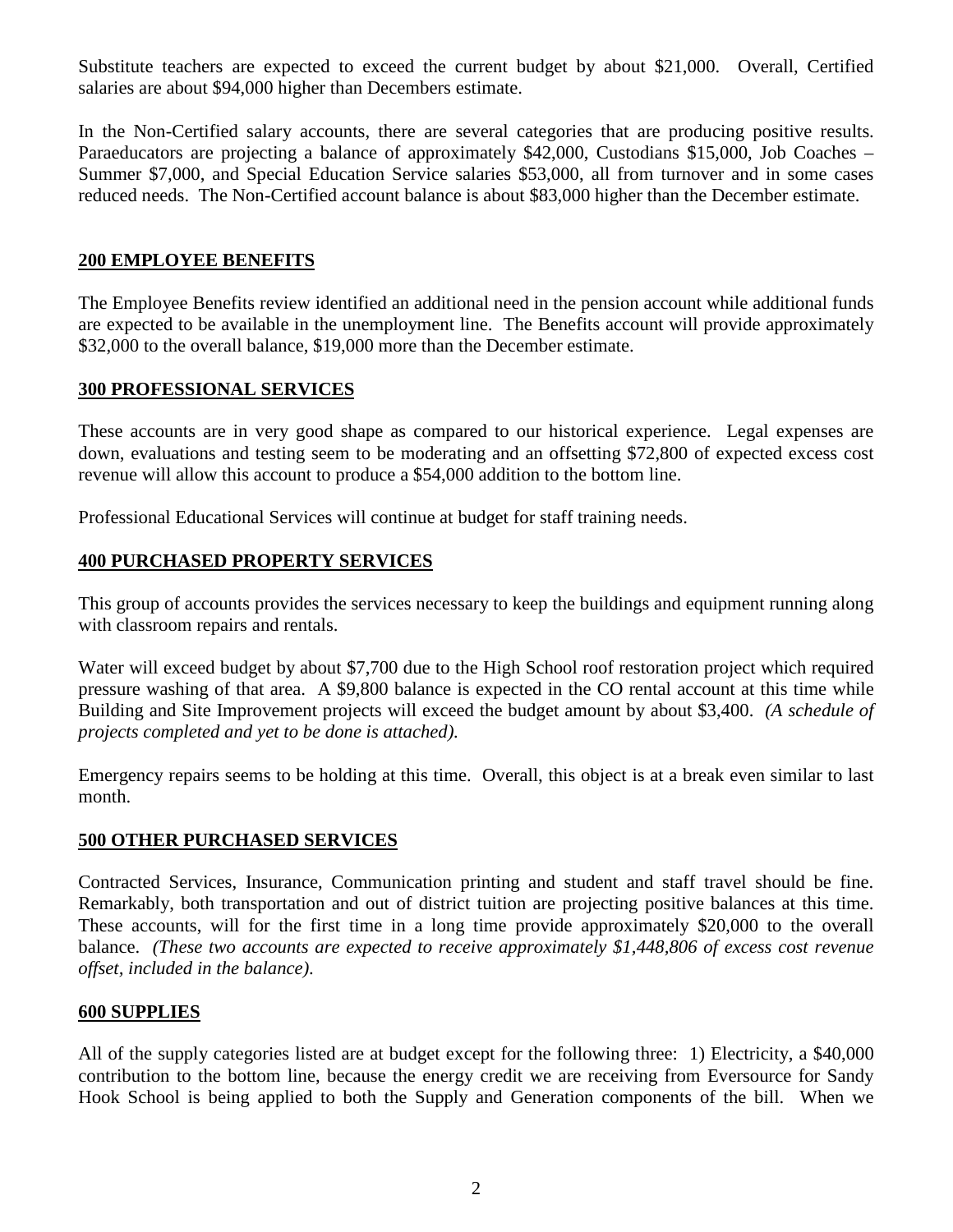budgeted we believed it would only be applied to the transmission (supply) side and not the generation, who is Constellation Energy. 2) Natural Gas will require approximately \$15,000 more for reasons related to the same credit. The utility apportioned the credit to the ratio of savings determined to come from the installed equipment relating to gas and electric. A smaller portion is related to gas vs. electric which was not known at budget development time. 3) Fuel for vehicles appears to be ahead of budget, at this time, \$5,400.

Overall, the supply portion of the operations plan will provide bout \$30,000 to the bottom line.

# **700 PROPERTY**

Current conditions allow the district to provide for all technology equipment as planned as well as all other budgeted equipment.

# **800 MISCELLANEOUS**

This line item for memberships will be available to provide for all as budget.

# **REVENUE**

Nominal Receipts for local tuition and miscellaneous fees were booked.

The budget will be closely monitored with any important issues identified as soon as we become aware of them.

Ron Bienkowski Director of Business February 14, 2017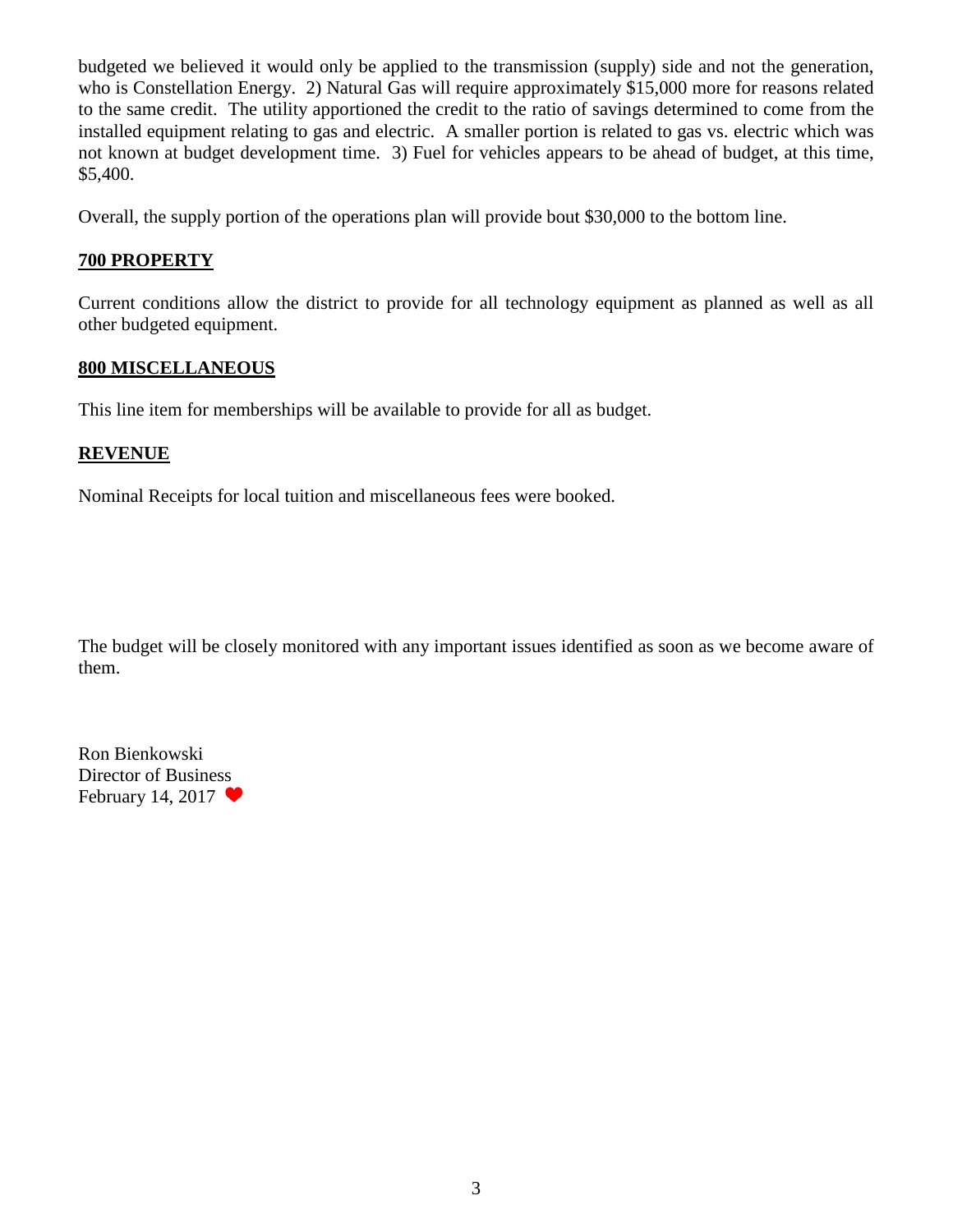#### BUDGET SUMMARY REPORT

FOR THE MONTH ENDING 01/31/2017

| <b>OBJECT</b><br>CODE | <b>EXPENSE CATEGORY</b>          |               | <b>EXPENDED</b><br>2015 - 2016 |                          | <b>APPROVED</b><br><b>BUDGET</b> | <b>YTD</b><br><b>TRANSFERS</b><br>$2016 - 2017$ | <b>CURRENT</b><br><b>TRANSFERS</b> |        | <b>CURRENT</b><br><b>BUDGET</b> |    | <b>YTD</b><br><b>EXPENDITURE</b>         | <b>ENCUMBER</b>             | <b>BALANCE</b>  |      | <b>ANTICIPATED</b><br><b>OBLIGATIONS</b> |    | <b>PROJECTED</b><br><b>BALANCE</b> |
|-----------------------|----------------------------------|---------------|--------------------------------|--------------------------|----------------------------------|-------------------------------------------------|------------------------------------|--------|---------------------------------|----|------------------------------------------|-----------------------------|-----------------|------|------------------------------------------|----|------------------------------------|
|                       | <b>GENERAL FUND BUDGET</b>       |               |                                |                          |                                  |                                                 |                                    |        |                                 |    |                                          |                             |                 |      |                                          |    |                                    |
| 100                   | <b>SALARIES</b>                  | -SS           | 44,955,721                     |                          | $$46,048,050$ \, \$              | $(55,000)$ \$                                   |                                    |        | $-$ \$ 45,993,050 \$            |    | 20,796,886 \$ 24,010,400 \$ 1,185,763 \$ |                             |                 |      | 859,948 \$                               |    | 325,815                            |
| 200                   | <b>EMPLOYEE BENEFITS</b>         | <sup>S</sup>  |                                |                          | 10,643,499   \$11,516,836 \$     | $-$ \$                                          |                                    |        | $-$ \$ 11,516,836 \$            |    | 8,351,624 \$                             | 2,294,375 \$                | 870,837 \$      |      | 839,145 \$                               |    | 31,692                             |
| 300                   | <b>PROFESSIONAL SERVICES</b>     | \$.           | 993,988                        | -S                       | 861,317 \$                       | $-$ \$                                          |                                    | $-$ \$ | 861,317 \$                      |    | 410,853 \$                               | 123,898 \$                  | 326,566 \$      |      | 269,332 \$                               |    | 57,234                             |
| 400                   | <b>PURCHASED PROPERTY SERV.</b>  | <sup>\$</sup> | 1,866,180                      | $\overline{\phantom{a}}$ | 2,086,253 \$                     | $(21,292)$ \$                                   |                                    | $-$ S  | 2.064.961 \$                    |    | 1,229,684 \$                             | 358,425 \$                  | 476.853 \$      |      | 476,671 \$                               |    | 182                                |
| 500                   | <b>OTHER PURCHASED SERVICES</b>  | S.            | 8,556,307                      | $\mathbb{S}$             | 8,620,624 \$                     | $111,142$ \$                                    |                                    | $- S$  | 8,731,766 \$                    |    | $6,017,223$ \$                           | 3,138,814 \$                | $(424, 271)$ \$ |      | $(444,389)$ \$                           |    | 20,118                             |
| 600                   | <b>SUPPLIES</b>                  | -S            | 3,788,596                      |                          | $$3,751,068$ \;                  | $(34,850)$ \$                                   |                                    | $-$ S  | 3,716,218 \$                    |    | 1,957,275 \$                             | 305,291                     |                 |      | 1,423,373 \$                             |    | 30,279                             |
| 700                   | <b>PROPERTY</b>                  | <sup>\$</sup> | 720,520                        | <sup>S</sup>             | 715,626 \$                       | $-$ \$                                          |                                    | $-$ \$ | 715,626 \$                      |    | 538,584 \$                               | $104,435$ \$                | 72,607 \$       |      | $65,243$ \$                              |    | 7,364                              |
| 800                   | <b>MISCELLANEOUS</b>             | <sup>S</sup>  |                                |                          | 65,291 \$                        | $-$ \$                                          |                                    | $- S$  | $65,291$ \$                     |    | 56,109 \$                                | 695 \$                      | 8,487 \$        |      | 8,487 \$                                 |    | (0)                                |
|                       | <b>TOTAL GENERAL FUND BUDGET</b> | -S            |                                |                          | 71,585,413   \$73,665,065 \$     | $-$ \$                                          |                                    |        | $-$ \$ 73,665,065 \$            |    | 39,358,237                               | \$30,336,334 \$3,970,494 \$ |                 |      | 3,497,810 \$                             |    | 472,684                            |
| 900                   | <b>TRANSFER NON-LAPSING</b>      | \$            | 2,533                          |                          |                                  |                                                 |                                    |        |                                 |    |                                          |                             |                 |      |                                          |    |                                    |
|                       | <b>GRAND TOTAL</b>               |               | 71,587,946 \$73,665,065 \$     |                          |                                  | $-$ \$                                          |                                    |        | $-$ \$ 73,665,065               | -S | 39, 358, 237                             | \$ 30,336,334               | \$ 3,970,494    | - \$ | 3,497,810                                | -S | 472,684                            |

*(Audited)*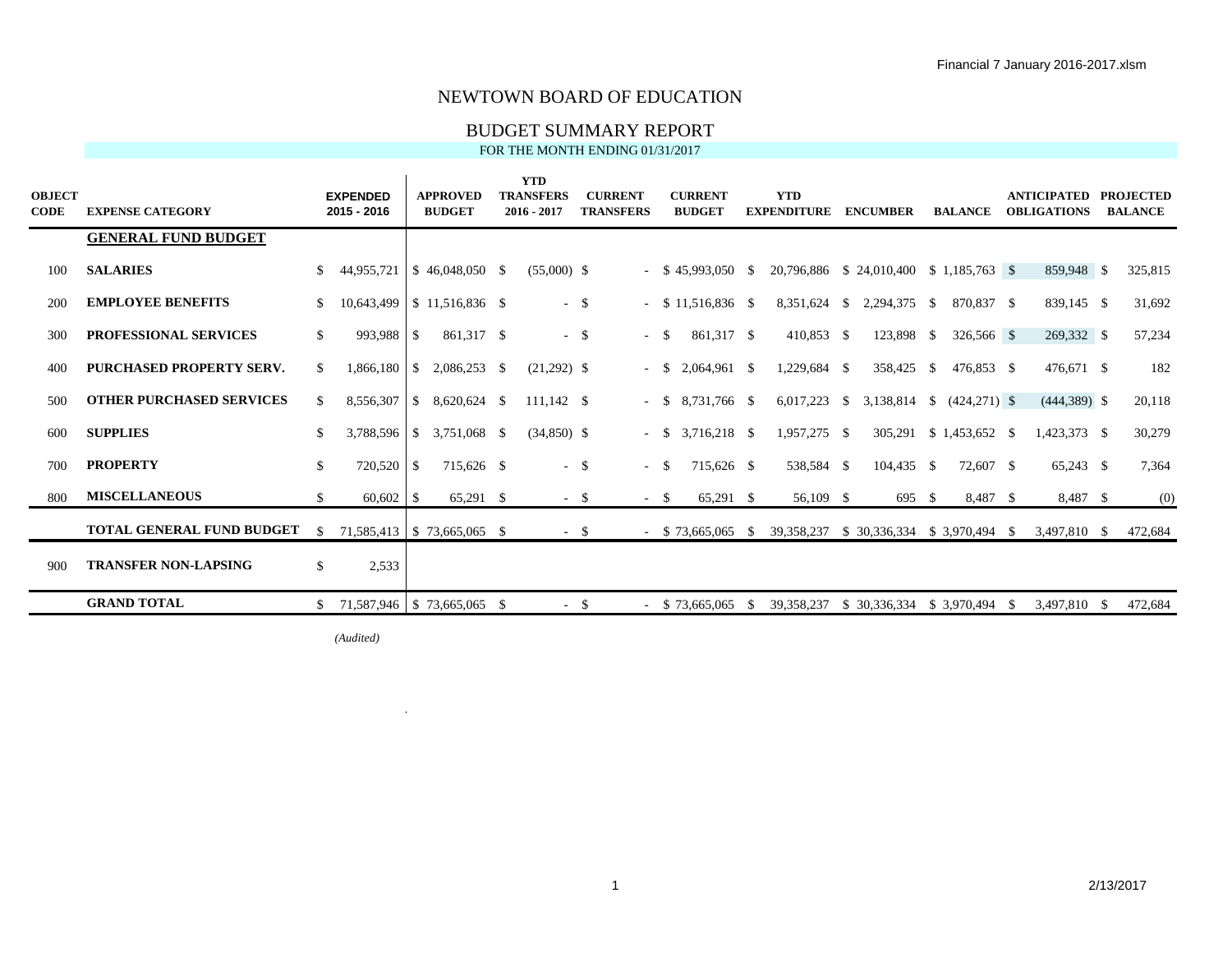BUDGET SUMMARY REPORT

| <b>OBJECT</b><br><b>CODE</b> | <b>EXPENSE CATEGORY</b>             |               | <b>EXPENDED</b><br>2015 - 2016 |            | <b>APPROVED</b><br><b>BUDGET</b> | <b>YTD</b><br><b>TRANSFERS</b><br>$2016 - 2017$ | <b>CURRENT</b><br><b>TRANSFERS</b> |               | <b>CURRENT</b><br><b>BUDGET</b> |               | <b>YTD</b><br><b>EXPENDITURE</b>       |    | <b>ENCUMBER</b> |               | <b>BALANCE</b> |      | <b>ANTICIPATED PROJECTED</b><br><b>OBLIGATIONS</b> |        | <b>BALANCE</b> |
|------------------------------|-------------------------------------|---------------|--------------------------------|------------|----------------------------------|-------------------------------------------------|------------------------------------|---------------|---------------------------------|---------------|----------------------------------------|----|-----------------|---------------|----------------|------|----------------------------------------------------|--------|----------------|
| 100                          | <b>SALARIES</b>                     |               |                                |            |                                  |                                                 |                                    |               |                                 |               |                                        |    |                 |               |                |      |                                                    |        |                |
|                              | <b>Administrative Salaries</b>      | \$            | 3,151,698                      | $\vert$ \$ | 3,279,499 \$                     | 134,620                                         |                                    | \$            | 3,414,119 \$                    |               | 1,917,824 \$                           |    | 1.490.747 \$    |               | 5,549 \$       |      | $7,923$ \$                                         |        | (2,374)        |
|                              | Teachers & Specialists Salaries     | \$            | 30,052,327                     |            | $$30,360,859$ \$                 | (404, 419)                                      |                                    |               | $$29,956,440$ \\$               |               | 12,677,783 \$ 17,168,541 \$            |    |                 |               | $110, 116$ \$  |      | 5,700 \$                                           |        | 104,416        |
|                              | <b>Early Retirement</b>             | S.            | $92,500$ \$                    |            | 92,500 \$                        | (8,000)                                         |                                    | -S            | 84,500 \$                       |               | 84,500 \$                              |    | $\sim$          | <sup>\$</sup> | $\overline{a}$ | -\$  |                                                    | $-$ \$ |                |
|                              | Continuing Ed./Summer School        | S.            | $86,725$ \$                    |            | 93,673 \$                        | (9,595)                                         |                                    | -S            | 84,078 \$                       |               | 59,575 \$                              |    | 19,534 \$       |               | 4,970 \$       |      | $5,000$ \$                                         |        | (31)           |
|                              | Homebound & Tutors Salaries         | \$            |                                |            | 313,957 \$                       | 1,766                                           |                                    | -S            | 315,723 \$                      |               | 72,616 \$                              |    | 63,050          | \$            | 180,058 \$     |      | 58,689 \$                                          |        | 121,369        |
|                              | <b>Certified Substitutes</b>        | \$            | 541,936 \$                     |            | 612,194 \$                       | 35,000                                          |                                    | -8            | 647.194 \$                      |               | 290,292 \$                             |    | 157,660 \$      |               | 199,242 \$     |      | 220,449 \$                                         |        | (21, 207)      |
|                              | Coaching/Activities                 | $\mathcal{S}$ | 533,857 \$                     |            | 552,240 \$                       |                                                 |                                    | -8            | 552,240 \$                      |               | 153,604 \$                             |    | 102,106         | \$            | 296,530 \$     |      | 296,530 \$                                         |        | $\mathbf{0}$   |
|                              | Staff & Program Development         | \$            | 147,350 \$                     |            | 118,642 \$                       | 28,000                                          |                                    | $\mathcal{S}$ | 146,642 \$                      |               | 56,789 \$                              |    | 40,289          | - \$          | 49,565 \$      |      | 49,565 \$                                          |        | (0)            |
|                              | <b>CERTIFIED SALARIES</b>           | \$            | 34,876,815                     |            | $$35,423,564$ \\$                | $(222, 628)$ \$                                 |                                    |               | $-$ \$ 35,200,936 \$            |               | 15,312,982 \$ 19,041,925 \$            |    |                 |               | 846,028 \$     |      | 643,855 \$                                         |        | 202,173        |
|                              | Supervisors/Technology Salaries     | \$            | 762,380                        | l \$       | 774,426 \$                       | 10,238                                          |                                    | <sup>\$</sup> | 784,664 \$                      |               | 426,182 \$                             |    | 323,912 \$      |               | 34,570 \$      |      | $31,200$ \$                                        |        | 3,370          |
|                              | Clerical & Secretarial salaries     | S.            | 2,077,293                      | l \$       | 2,113,795 \$                     | 21,213                                          |                                    | \$            | 2,135,008 \$                    |               | $1,123,013$ \$                         |    | 979,443 \$      |               | 32,553 \$      |      | 30,757 \$                                          |        | 1,796          |
|                              | <b>Educational Assistants</b>       | \$.           |                                |            | 2,195,075 \$                     | 85,200                                          |                                    |               | 2,280,275 \$                    |               | 1,089,856 \$                           |    | $1,137,110$ \$  |               | 53,310 \$      |      | $11,512$ \$                                        |        | 41,798         |
|                              | Nurses & Medical advisors           | S.            | 689,039 \$                     |            | 740,966 \$                       | (9,990)                                         |                                    | -S            | 730,976 \$                      |               | 310,965 \$                             |    | 392,982 \$      |               | 27,029 \$      |      | 25,650 \$                                          |        | 1,379          |
|                              | Custodial & Maintenance Salaries    | \$            | $2,856,536$ \$                 |            | 2.937.449 \$                     | 5,057                                           |                                    |               | 2,942,506 \$                    |               | 1,573,685 \$                           |    | 1,344,301 \$    |               | 24,519 \$      |      | 9,176 \$                                           |        | 15,343         |
|                              | Non-Certified Salary Adjustment     | \$            |                                | \$         | 37,240 \$                        | (37,240)                                        |                                    | -S            | $\sim$                          | $\mathcal{S}$ | $\sim$                                 | -S |                 | $- S$         |                | $-5$ | $-$ \$                                             |        |                |
|                              | Career/Job salaries                 | \$            | $195,433$ \$                   |            | 177,557 \$                       | 3,814                                           |                                    | -S            | 181,371 \$                      |               | 57,669 \$                              |    | 104,335 \$      |               | 19,367 \$      |      | 12,048 \$                                          |        | 7,319          |
|                              | Special Education Services Salaries | \$.           | 905,457 \$                     |            | 1,038,077 \$                     | 69,913                                          |                                    | -S            | 1,107,990 \$                    |               | 531,826 \$                             |    | 541,378 \$      |               | 34,786 \$      |      | $(18, 189)$ \$                                     |        | 52,975         |
|                              | Attendance & Security Salaries      | \$            | 245,476 \$                     |            | 299,909 \$                       | 11,423                                          |                                    | -S            | 311,332 \$                      |               | 167,168 \$                             |    | 143,301 \$      |               | 862 \$         |      | $3,000$ \$                                         |        | (2,138)        |
|                              | Extra Work - Non-Cert               | \$            |                                |            | 74,902 \$                        | 8,000                                           |                                    | <sup>\$</sup> | 82,902 \$                       |               | 70,556 \$                              |    | 1,712 \$        |               | $10.634$ \$    |      | $10,634$ \$                                        |        | $\theta$       |
|                              | Custodial & Maintenance. Overtime   | \$            | $160,542$ \$                   |            | 199,090 \$                       |                                                 |                                    | -S            | 199,090 \$                      |               | 123,408 \$                             |    |                 | $-$ \$        | 75,682 \$      |      | 75,682 \$                                          |        | $\Omega$       |
|                              | Civic activities/Park & Rec         | \$            |                                |            | $36,000$ \$                      | ÷,                                              |                                    | <sup>\$</sup> | 36,000 \$                       |               | 9,577 \$                               |    |                 | $-$ \$        | 26,423 \$      |      | 24,623 \$                                          |        | 1,800          |
|                              | NON-CERTIFIED SALARIES              | S.            | 10,078,907                     |            | $$10,624,486$ \\$                | 167,628 \$                                      |                                    |               | $-$ \$ 10,792,114 \$            |               | 5,483,904 \$                           |    | 4,968,475 \$    |               | 339,735 \$     |      | $216,093$ \$                                       |        | 123,642        |
|                              | <b>SUBTOTAL SALARIES</b>            | \$            | 44,955,721   \$46,048,050 \$   |            |                                  | $(55,000)$ \$                                   |                                    |               | $-$ \$ 45,993,050 \$            |               | 20,796,886 \$24,010,400 \$1,185,763 \$ |    |                 |               |                |      | 859,948                                            | -\$    | 325,815        |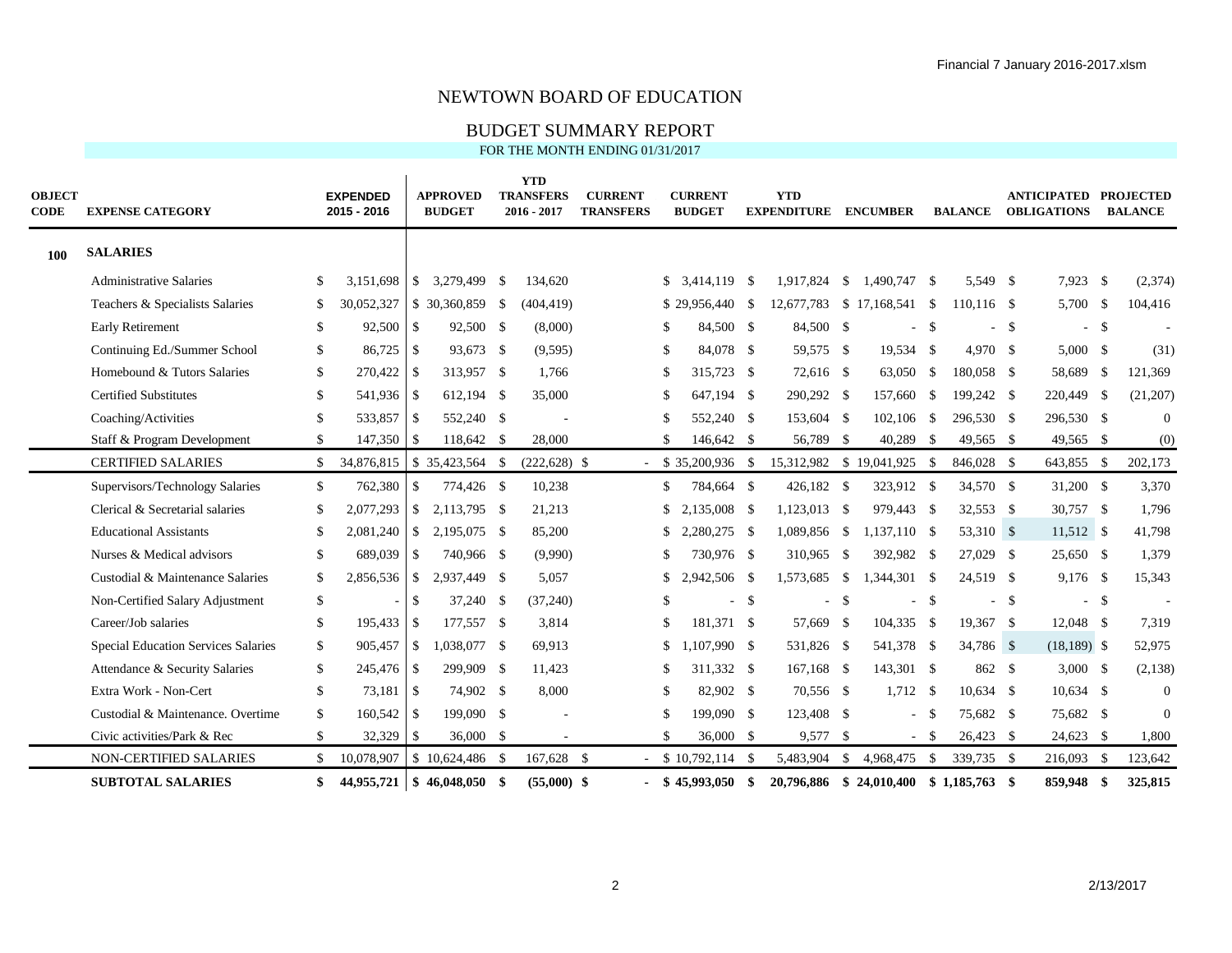## BUDGET SUMMARY REPORT

| <b>OBJECT</b><br><b>CODE</b> | <b>EXPENSE CATEGORY</b>                               |      | <b>EXPENDED</b><br>2015 - 2016 |               | <b>APPROVED</b><br><b>BUDGET</b> | <b>YTD</b><br><b>TRANSFERS</b><br>$2016 - 2017$ | <b>CURRENT</b><br><b>TRANSFERS</b> |               | <b>CURRENT</b><br><b>BUDGET</b> | <b>YTD</b><br><b>EXPENDITURE</b> |               | <b>ENCUMBER</b>   |          | <b>BALANCE</b> | ANTICIPATED PROJECTED<br><b>OBLIGATIONS</b> | <b>BALANCE</b> |
|------------------------------|-------------------------------------------------------|------|--------------------------------|---------------|----------------------------------|-------------------------------------------------|------------------------------------|---------------|---------------------------------|----------------------------------|---------------|-------------------|----------|----------------|---------------------------------------------|----------------|
| <b>200</b>                   | <b>EMPLOYEE BENEFITS</b>                              |      |                                |               |                                  |                                                 |                                    |               |                                 |                                  |               |                   |          |                |                                             |                |
|                              | Medical & Dental Expenses                             | S.   | 8,184,758                      | $\mathbb{S}$  | 8.835.765 \$                     |                                                 |                                    | \$            | 8,835,765 \$                    | 6.641.742                        | \$            | 2,171,424 \$      |          | 22,599 \$      | 20,419 \$                                   | 2,180          |
|                              | Life Insurance                                        | \$.  | 84,732                         | \$            | 86,329 \$                        |                                                 |                                    | S             | 86,329 \$                       | 48,550 \$                        |               |                   | $-$ \$   | 37,779 \$      | 35,929 \$                                   | 1,850          |
|                              | FICA & Medicare                                       | S.   | 1,344,106                      | $\mathbb{S}$  | 1,400,448 \$                     |                                                 |                                    | \$            | $.400.448$ \$                   | 667,884 \$                       |               |                   | $-$ \$   | 732.564 \$     | 729,941 \$                                  | 2,623          |
|                              | Pensions                                              | \$   | 501,410                        | - \$          | 572,848 \$                       | 25,000                                          |                                    | \$            | 597,848 \$                      | 580,377 \$                       |               | $2,750$ \$        |          | 14.721 \$      | 23,216 \$                                   | (8, 495)       |
|                              | Unemployment & Employee Assist.                       | \$   | $25,567$ \$                    |               | 92,000 \$                        | (5,000)                                         |                                    | \$            | 87,000 \$                       | 30,386 \$                        |               |                   | $-$ \$   | 56,614 \$      | 29,640 \$                                   | 26,974         |
|                              | <b>Workers Compensation</b>                           | \$   | $502,926$ \$                   |               | 529,446 \$                       | (20,000)                                        |                                    | S.            | 509,446 \$                      | 382,685                          | <sup>\$</sup> | 120,202 \$        |          | $6,560$ \$     | $-$ \$                                      | 6,560          |
|                              | <b>SUBTOTAL EMPLOYEE BENEFITS \$</b>                  |      | 10,643,499                     |               | $$11,516,836$ \$                 | $-$ \$                                          |                                    |               | $$11,516,836$ \$                | 8,351,624                        | \$            | 2,294,375 \$      |          | 870,837 \$     | 839,145 \$                                  | 31,692         |
| 300                          | PROFESSIONAL SERVICES<br><b>Professional Services</b> | \$   | 870.115 \$                     |               | 647.822 \$                       |                                                 |                                    | \$            | 647,822 \$                      | 312,359 \$                       |               | 108,787           | <b>S</b> | 226,675 \$     | 172,332 \$                                  | 54,343         |
|                              | Professional Educational Ser.                         | \$   | $123,873$ \$                   |               | 213,495 \$                       |                                                 |                                    | $\mathcal{S}$ | 213,495 \$                      | 98,493                           | -\$           | $15,111 \quad$ \$ |          | 99,891 \$      | 97,000 \$                                   | 2,891          |
|                              | <b>SUBTOTAL PROFESSIONAL SVCS \$</b>                  |      | 993,988                        | - \$          | 861,317 \$                       | $-$ \$                                          | $\overline{\phantom{a}}$           |               | 861,317 \$                      | 410,853                          | - \$          | 123,898 \$        |          | 326,566 \$     | 269,332 \$                                  | 57,234         |
| 400                          | <b>PURCHASED PROPERTY SVCS</b>                        |      |                                |               |                                  |                                                 |                                    |               |                                 |                                  |               |                   |          |                |                                             |                |
|                              | Buildings & Grounds Services                          | S.   | 612,204                        | - \$          | 714,500 \$                       |                                                 |                                    | \$            | 714,500 \$                      | 460,959                          | -\$           | 181,487 \$        |          | 72,054 \$      | 71,000 \$                                   | 1,054          |
|                              | Utility Services - Water & Sewer                      | \$   | 131,078                        | <sup>\$</sup> | 125,000 \$                       |                                                 |                                    | \$            | $125,000$ \$                    | 71,294 \$                        |               |                   | $-$ \$   | 53,706 \$      | 61,400 \$                                   | (7,694)        |
|                              | Building, Site & Emergency Repairs                    | \$   | 406,991                        | -S            | 460,850 \$                       |                                                 |                                    | \$            | 460,850 \$                      | 192,816 \$                       |               | 70,786 \$         |          | 197,247 \$     | 197,000 \$                                  | 247            |
|                              | <b>Equipment Repairs</b>                              | \$   | 220,021                        | <sup>\$</sup> | 291,511 \$                       |                                                 |                                    | \$            | 291,511 \$                      | 163,131 \$                       |               | 13,439 \$         |          | 114,941 \$     | 114,800 \$                                  | 141            |
|                              | Rentals - Building & Equipment                        | \$   | 297,461                        | <sup>\$</sup> | 302,392 \$                       | (21,292)                                        |                                    | \$            | 281,100 \$                      | 182,988 \$                       |               | 83,433 \$         |          | 14,679 \$      | 4,872 \$                                    | 9,807          |
|                              | Building & Site Improvements                          | \$   | 198,425   \$                   |               | 192,000 \$                       |                                                 |                                    | \$            | 192,000 \$                      | 158,495 \$                       |               | 9,279             | <b>S</b> | 24,226 \$      | 27,599 \$                                   | (3,373)        |
|                              | <b>SUBTOTAL PUR PROPERTY SVCS</b>                     | - \$ |                                |               | 2,086,253 \$                     | $(21,292)$ \$                                   | $\blacksquare$                     | \$            | 2,064,961 \$                    | 1,229,684                        | -\$           | 358,425           | - \$     | 476,853 \$     | 476,671 \$                                  | 182            |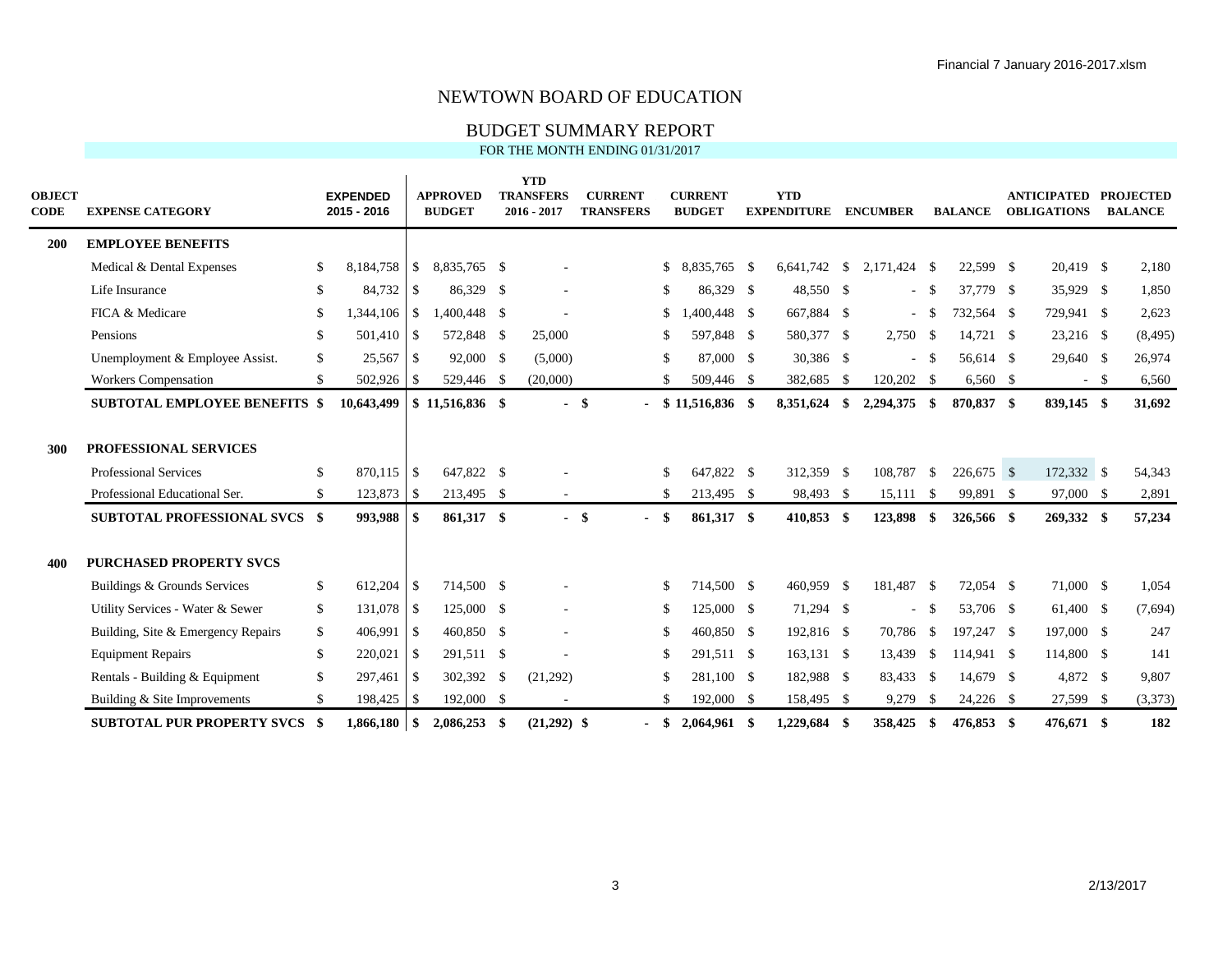## BUDGET SUMMARY REPORT

| <b>OBJECT</b><br><b>CODE</b> | <b>EXPENSE CATEGORY</b>               |     | <b>EXPENDED</b><br>2015 - 2016 |               | <b>APPROVED</b><br><b>BUDGET</b> | <b>YTD</b><br><b>TRANSFERS</b><br>2016 - 2017 | <b>CURRENT</b><br><b>TRANSFERS</b> |          | <b>CURRENT</b><br><b>BUDGET</b> | <b>YTD</b><br><b>EXPENDITURE</b> |               | <b>ENCUMBER</b> |       | <b>BALANCE</b>          | <b>ANTICIPATED</b><br><b>OBLIGATIONS</b> | <b>PROJECTED</b><br><b>BALANCE</b> |
|------------------------------|---------------------------------------|-----|--------------------------------|---------------|----------------------------------|-----------------------------------------------|------------------------------------|----------|---------------------------------|----------------------------------|---------------|-----------------|-------|-------------------------|------------------------------------------|------------------------------------|
| 500                          | <b>OTHER PURCHASED SERVICES</b>       |     |                                |               |                                  |                                               |                                    |          |                                 |                                  |               |                 |       |                         |                                          |                                    |
|                              | <b>Contracted Services</b>            | \$  | 463,370 \$                     |               | 463,861 \$                       | 56,142                                        |                                    | \$       | 520,003 \$                      | 311,416 \$                       |               | 56,634 \$       |       | 151,953 \$              | 151,000 \$                               | 953                                |
|                              | <b>Transportation Services</b>        | S.  | 4,005,405                      | $\mathbf{s}$  | 4.193.260 \$                     | 29,000                                        |                                    | \$       | $4,222,260$ \$                  | 2,257,778 \$                     |               | 1.587.043 \$    |       | 377,440 \$              | 373,380 \$                               | 4,060                              |
|                              | Insurance - Property & Liability      | \$  | 351,478 \$                     |               | 368,060 \$                       | 14,000                                        |                                    | S.       | 382,060 \$                      | 299,038 \$                       |               | 82,122 \$       |       | 900 \$                  | $-$ \$                                   | 900                                |
|                              | Communications                        | \$  | 125,067                        | - \$          | 140,705 \$                       | 16,000                                        |                                    | \$       | 156,705 \$                      | 79,430 \$                        |               | 66,551 \$       |       | $10,724$ \$             | $9,500$ \$                               | 1,224                              |
|                              | <b>Printing Services</b>              | \$. |                                |               | 36,627 \$                        |                                               |                                    | \$       | 36,627 \$                       | 10,384 \$                        |               |                 | $- S$ | $26,243$ \$             | $26,000$ \$                              | 243                                |
|                              | Tuition - Out of District             | \$  | 3.340.004                      | <sup>S</sup>  | 3.191.564 \$                     |                                               |                                    | \$       | 3,191,564 \$                    | 2.950.467                        | <sup>\$</sup> | 1,283,025       |       | $$(1,041,927)$ \\$      | $(1,054,469)$ \$                         | 12,542                             |
|                              | Student Travel & Staff Mileage        | \$. | 239,559                        | -\$           | 226,547 \$                       | (4,000)                                       |                                    |          | 222,547 \$                      | 108,711 \$                       |               | 63,440 \$       |       | 50,396 \$               | 50,200 \$                                | 196                                |
|                              | <b>SUBTOTAL OTHER PUR SERVICES \$</b> |     | 8,556,307                      | SS.           | 8,620,624 \$                     | 111,142 \$                                    | $\sim$                             | -SS      | 8,731,766 \$                    | 6,017,223                        | \$            | 3,138,814       | - \$  | $(424, 271)$ \$         | $(444,389)$ \$                           | 20,118                             |
| 600                          | <b>SUPPLIES</b>                       |     |                                |               |                                  |                                               |                                    |          |                                 |                                  |               |                 |       |                         |                                          |                                    |
|                              | Instructional & Library Supplies      | S.  | 699.031                        | - \$          | 860.268 \$                       | (34,100)                                      |                                    | \$       | 826,168 \$                      | 543,778 \$                       |               | 34,963          | - \$  | 247,427 \$              | 247,427 \$                               | (0)                                |
|                              | Software, Medical & Office Sup.       | \$  | 147,019                        | - \$          | 189.520 \$                       | (750)                                         |                                    | \$       | 188,770 \$                      | 83,521 \$                        |               | 50,068 \$       |       | 55,180 \$               | 55,180 \$                                | $\overline{0}$                     |
|                              | <b>Plant Supplies</b>                 | \$  | 288,981                        | <b>S</b>      | 411,000 \$                       |                                               |                                    |          | 411,000 \$                      | 228,735 \$                       |               | 50,315 \$       |       | 131,949 \$              | 131,949 \$                               | $\overline{0}$                     |
|                              | Electric                              | \$. | 1,513,972                      | <sup>\$</sup> | 1,348,936 \$                     |                                               |                                    | \$       | 1,348,936 \$                    | 722,336 \$                       |               |                 | - \$  | 626,600 \$              | 586,510 \$                               | 40,090                             |
|                              | Propane & Natural Gas                 | \$  | 250,512                        | <b>S</b>      | 343,667 \$                       |                                               |                                    | S.       | 343,667 \$                      | 144,054 \$                       |               | $3,400$ \$      |       | 196,213 \$              | 211,475 \$                               | (15,262)                           |
|                              | Fuel Oil                              | \$  | 475,015                        | <b>S</b>      | 210,944 \$                       |                                               |                                    | \$       | 210,944 \$                      | 65,944 \$                        |               |                 | - \$  | 145,000 \$              | 145,000 \$                               | $\boldsymbol{0}$                   |
|                              | Fuel For Vehicles & Equip.            | \$. | 290,269                        | -S            | 209,268 \$                       |                                               |                                    | \$       | 209,268 \$                      | 91,679 \$                        |               | $112,138$ \$    |       | 5,450 \$                | $-$ \$                                   | 5,450                              |
|                              | <b>Textbooks</b>                      | \$  | 123,796                        | - \$          | 177,465 \$                       |                                               |                                    | \$       | 177,465 \$                      | 77,227                           | - \$          | 54,406 \$       |       | 45,832 \$               | 45,832 \$                                | $\mathbf{0}$                       |
|                              | <b>SUBTOTAL SUPPLIES</b>              |     | 3,788,596 \$                   |               | 3,751,068 \$                     | $(34.850)$ \$                                 |                                    | <b>S</b> | 3,716,218 \$                    | 1,957,275                        | -\$           |                 |       | 305.291 \$ 1.453,652 \$ | 1.423.373 \$                             | 30,279                             |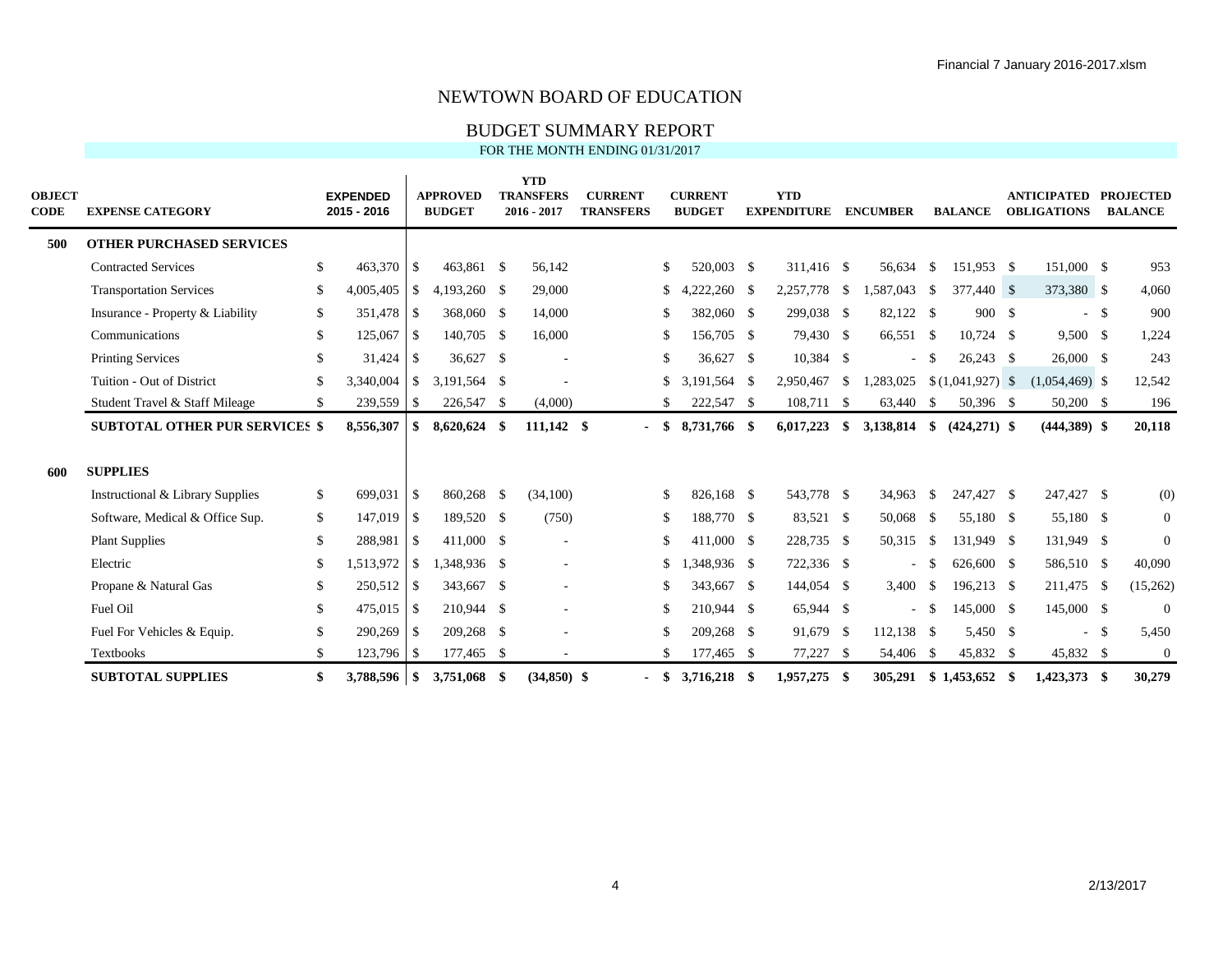## BUDGET SUMMARY REPORT

| <b>OBJECT</b><br><b>CODE</b> | <b>EXPENSE CATEGORY</b>       |     | <b>EXPENDED</b><br>2015 - 2016 |      | <b>APPROVED</b><br><b>BUDGET</b> | <b>YTD</b><br><b>TRANSFERS</b><br>$2016 - 2017$ |        | <b>CURRENT</b><br><b>TRANSFERS</b> |              | <b>CURRENT</b><br><b>BUDGET</b> | <b>YTD</b><br><b>EXPENDITURE</b> |    | <b>ENCUMBER</b> |        | <b>BALANCE</b> |      | <b>ANTICIPATED</b><br><b>OBLIGATIONS</b> |        | <b>PROJECTED</b><br><b>BALANCE</b> |
|------------------------------|-------------------------------|-----|--------------------------------|------|----------------------------------|-------------------------------------------------|--------|------------------------------------|--------------|---------------------------------|----------------------------------|----|-----------------|--------|----------------|------|------------------------------------------|--------|------------------------------------|
| 700                          | <b>PROPERTY</b>               |     |                                |      |                                  |                                                 |        |                                    |              |                                 |                                  |    |                 |        |                |      |                                          |        |                                    |
|                              | Capital Improvements (Sewers) | \$  | 124,177                        | l \$ | $124,177$ \$                     |                                                 |        |                                    | \$           | $124,177$ \$                    | 116,813 \$                       |    |                 | $-$ \$ | 7,364 \$       |      |                                          | $-$ \$ | 7,364                              |
|                              | <b>Technology Equipment</b>   | \$  | 549,253                        | IS.  | 525,000 \$                       |                                                 |        |                                    | $\mathbb{S}$ | 525,000 \$                      | 410,836 \$                       |    | $69,405$ \$     |        | 44,759 \$      |      | 44,759 \$                                |        | (0)                                |
|                              | Other Equipment               | S.  | $47,090$ \$                    |      | 66,449 \$                        |                                                 |        |                                    | \$           | 66,449 \$                       | $10,935$ \$                      |    | 35,030 \$       |        | 20,484 \$      |      | 20,484 \$                                |        | $\overline{0}$                     |
|                              | <b>SUBTOTAL PROPERTY</b>      | \$  | 720,520                        | l \$ | 715,626 \$                       |                                                 | $-$ \$ | $\sim$                             | -S           | 715,626 \$                      | 538,584 \$                       |    | $104,435$ \$    |        | $72,607$ \$    |      | $65,243$ \$                              |        | 7,364                              |
| -800                         | <b>MISCELLANEOUS</b>          |     |                                |      |                                  |                                                 |        |                                    |              |                                 |                                  |    |                 |        |                |      |                                          |        |                                    |
|                              | Memberships                   | \$. | $60,602$ \$                    |      | 65,291 \$                        |                                                 |        |                                    | \$           | 65,291 \$                       | 56,109 \$                        |    | 695 \$          |        | 8,487 \$       |      | 8,487 \$                                 |        | (0)                                |
|                              | <b>SUBTOTAL MISCELLANEOUS</b> | \$  | 60,602                         | - SS | 65,291 \$                        |                                                 | $-$ \$ | $\sim$                             | - \$         | $65,291$ \$                     | 56,109 \$                        |    | 695S            |        | 8,487 \$       |      | 8,487 \$                                 |        | (0)                                |
|                              | <b>TOTAL LOCAL BUDGET</b>     |     | 71,585,413   \$73,665,065 \$   |      |                                  | $\blacksquare$                                  | -\$    | $\overline{\phantom{a}}$           |              | \$73,665,065                    | 39, 358, 237                     | S. | 30,336,334      |        | \$3,970,494    | - 96 | 3,497,810 \$                             |        | 472,684                            |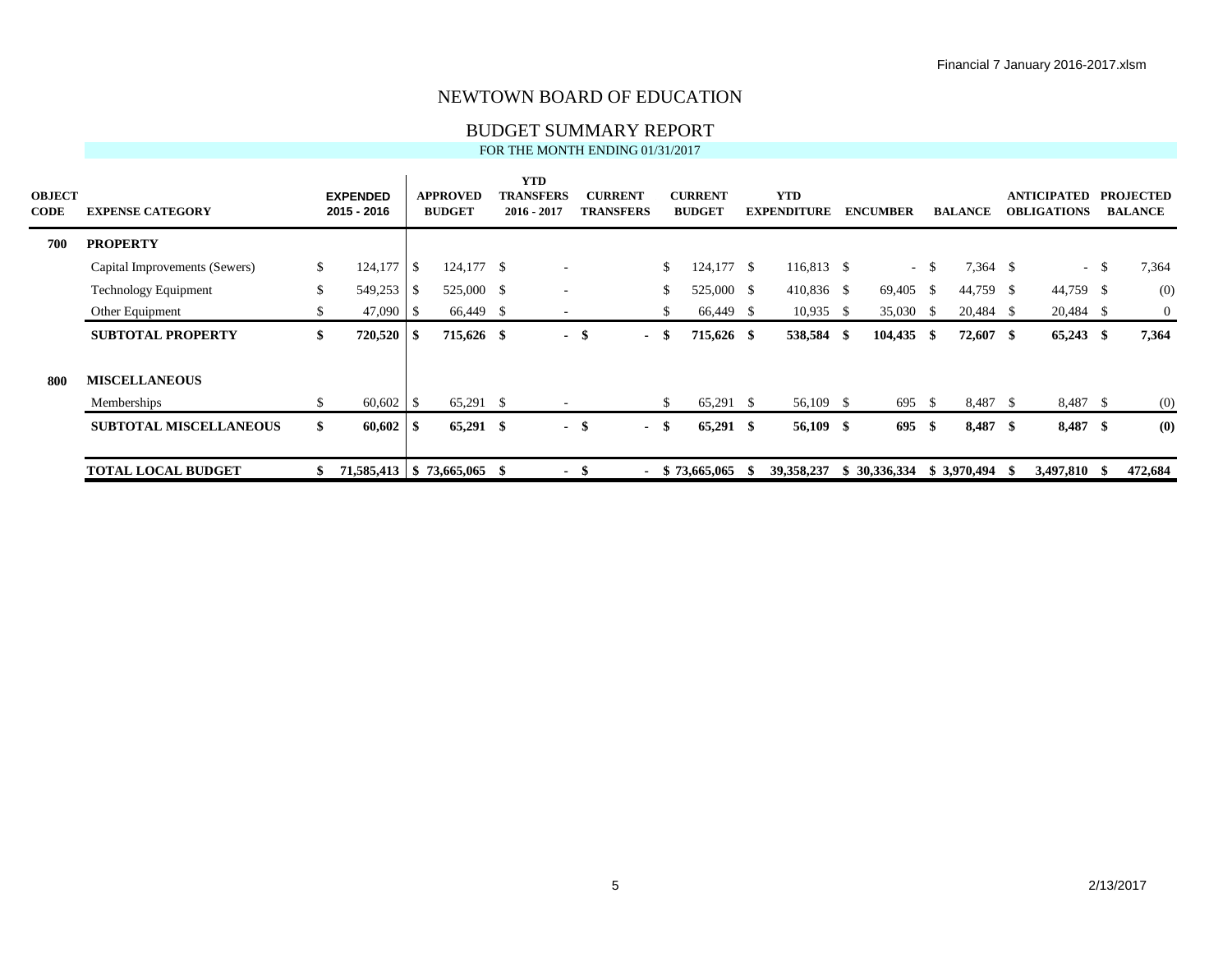## BUDGET SUMMARY REPORT

| <b>OBJECT</b> |                         | <b>EXPENDED</b> | <b>APPROVED</b> | <b>TRANSFERS</b> | <b>CURRENT</b>   | <b>CURRENT</b> | YTD                         |         | ANTICIPATED PROJECTED |         |
|---------------|-------------------------|-----------------|-----------------|------------------|------------------|----------------|-----------------------------|---------|-----------------------|---------|
| <b>CODE</b>   | <b>EXPENSE CATEGORY</b> | 2015 - 2016     | <b>BUDGET</b>   | $2016 - 2017$    | <b>TRANSFERS</b> | <b>BUDGET</b>  | <b>EXPENDITURE ENCUMBER</b> | BALANCE | <b>OBLIGATIONS</b>    | BALANCE |

|                                                         | 2016-17                          |                 |                |                                  |
|---------------------------------------------------------|----------------------------------|-----------------|----------------|----------------------------------|
| <b>BOARD OF EDUCATION FEES &amp; CHARGES - SERVICES</b> | <b>APPROVED</b><br><b>BUDGET</b> | <b>RECEIVED</b> | <b>BALANCE</b> | $\frac{0}{0}$<br><b>RECEIVED</b> |
|                                                         |                                  |                 |                |                                  |
| <b>LOCAL TUITION</b>                                    | \$30,800                         | \$18,720.00     | \$12,080.00    | 60.78%                           |
|                                                         |                                  |                 |                |                                  |
| <b>HIGH SCHOOL FEES</b>                                 |                                  |                 |                |                                  |
| PAY FOR PARTICIPATION IN SPORTS                         | \$77.450                         | \$36,939.00     | \$40,511.00    | 47.69%                           |
| <b>PARKING PERMITS</b>                                  | \$20,000                         | \$20,000.00     | \$0.00         | 100.00%                          |
| <b>CHILD DEVELOPMENT</b>                                | \$8,000                          | \$8,000.00      | \$0.00         | 100.00%                          |
|                                                         | \$105,450                        | \$64,939        | \$40,511       | 61.58%                           |
|                                                         |                                  |                 |                |                                  |
| <b>MISCELLANEOUS FEES</b>                               | \$2,750                          | \$3,013.00      | $(\$263.00)$   | 109.56%                          |
| TOTAL SCHOOL GENERATED FEES                             |                                  |                 |                | 62.35%                           |
|                                                         | \$139,000                        | \$86,672        | \$52,328       |                                  |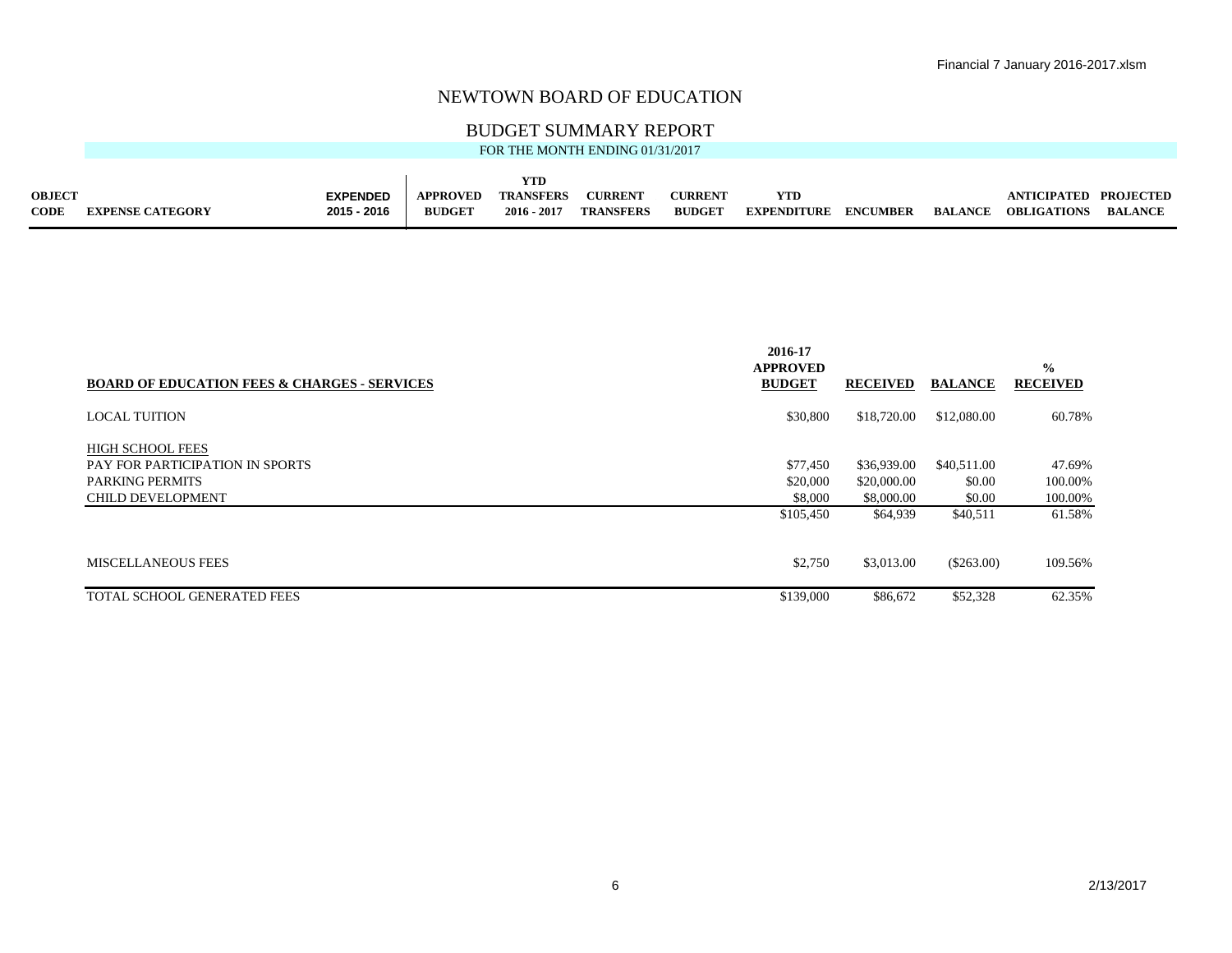## BUDGET SUMMARY REPORT

#### FOR THE MONTH ENDING - JANUARY 31, 2017

#### **OFFSETTING REVENUE INCLUDED IN ANTICIPATED OBLIGATIONS**

|     | <b>OBJECT EXPENSE CATEGORY</b>                          |    | <b>BUDGETED</b>  |               |                  |                    |               | <b>1st ANTICIPATED Less Than Budget2ndANTICIPATED FEB RECEIVED MAY EXPECTED</b> |                    |        |               | <b>BALANCE</b> |  |
|-----|---------------------------------------------------------|----|------------------|---------------|------------------|--------------------|---------------|---------------------------------------------------------------------------------|--------------------|--------|---------------|----------------|--|
| 100 | <b>SALARIES</b>                                         |    | (91, 331)        | \$            | $(39, 426)$ \$   |                    | $(51,905)$ \$ |                                                                                 | -\$                | $-5$   | $-$ \$        |                |  |
| 200 | <b>EMPLOYEE BENEFITS</b>                                |    |                  |               |                  | $\mathbf{\hat{S}}$ |               | $\mathcal{S}$                                                                   |                    |        | $\mathcal{S}$ | \$             |  |
| 300 | PROFESSIONAL SERVICES                                   |    | (71, 540)        | $\mathcal{S}$ | $(72,799)$ \$    |                    | 1,259         | - \$                                                                            |                    |        |               |                |  |
| 400 | PURCHASED PROPERTY SERV.                                |    |                  |               |                  | \$                 |               |                                                                                 |                    |        |               |                |  |
| 500 | <b>OTHER PURCHASED SERVICES</b>                         | \$ | (1,470,522)      | $\mathcal{S}$ | $(1,448,806)$ \$ |                    | $(21,716)$ \$ |                                                                                 |                    |        |               |                |  |
| 600 | <b>SUPPLIES</b>                                         |    |                  |               |                  | -\$                |               |                                                                                 |                    |        |               |                |  |
| 700 | <b>PROPERTY</b>                                         |    |                  |               |                  |                    |               |                                                                                 |                    |        |               | \$.            |  |
| 800 | <b>MISCELLANEOUS</b>                                    |    |                  |               |                  | $\mathcal{S}$      |               |                                                                                 |                    |        | - \$<br>$-5$  |                |  |
|     |                                                         |    |                  |               |                  |                    |               |                                                                                 |                    |        |               |                |  |
|     | <b>TOTAL GENERAL FUND BUDGET</b>                        | \$ | $(1,633,393)$ \$ | $\mathcal{S}$ | $(1,561,031)$ \$ |                    | $(72,362)$ \$ |                                                                                 | $-5$               | $-$ \$ | $-$ \$        |                |  |
|     |                                                         |    |                  |               |                  |                    |               |                                                                                 |                    |        |               |                |  |
| 100 | <b>SALARIES</b>                                         |    |                  |               |                  |                    |               |                                                                                 |                    |        |               |                |  |
|     | <b>Administrative Salaries</b>                          | S  |                  |               |                  |                    |               |                                                                                 |                    |        |               |                |  |
|     | Teachers & Specialists Salaries                         |    | (14,509)         |               |                  | -S                 | (14,509)      | $\mathbf{\hat{s}}$                                                              | $\mathbf{\hat{S}}$ | $-5$   |               |                |  |
|     | <b>Early Retirement</b>                                 |    |                  |               |                  |                    |               | $\mathcal{S}$                                                                   |                    |        |               |                |  |
|     | Continuing Ed./Summer School                            |    |                  |               |                  |                    |               |                                                                                 |                    |        |               |                |  |
|     | Homebound & Tutors Salaries                             |    |                  |               |                  |                    |               |                                                                                 |                    |        |               |                |  |
|     | <b>Certified Substitutes</b>                            |    |                  |               |                  |                    |               |                                                                                 |                    |        |               |                |  |
|     | Coaching/Activities                                     |    |                  |               |                  |                    |               |                                                                                 |                    |        |               |                |  |
|     | Staff & Program Development                             |    |                  |               |                  |                    |               |                                                                                 |                    |        |               |                |  |
|     | <b>CERTIFIED SALARIES</b>                               | \$ | $(14,509)$ \$    | $\mathcal{S}$ | $-5$             |                    | (14,509)      | - \$                                                                            | $-$ \$             | $-$ \$ | $-$ \$        |                |  |
|     | Supervisors/Technology Salaries                         | S  |                  | \$            |                  |                    |               |                                                                                 |                    |        |               |                |  |
|     | Clerical & Secretarial salaries                         |    |                  |               |                  |                    |               |                                                                                 |                    |        |               |                |  |
|     | <b>Educational Assistants</b>                           |    | (17,599)         |               | $(16,388)$ \$    |                    | $(1,211)$ \$  |                                                                                 | $\mathcal{S}$      | $-$ \$ |               |                |  |
|     | Nurses & Medical advisors                               |    | (1,807)          |               |                  | $\mathbf{\hat{S}}$ | $(1,807)$ \$  |                                                                                 |                    | $-$ \$ |               |                |  |
|     | Custodial & Maint Salaries                              |    |                  |               |                  |                    |               |                                                                                 |                    |        |               |                |  |
|     | Non Certified Salary Adjustment                         |    |                  |               |                  |                    |               |                                                                                 |                    |        |               |                |  |
|     | Career/Job salaries                                     |    |                  |               |                  |                    |               |                                                                                 |                    |        |               |                |  |
|     | <b>Special Education Svcs Salaries</b>                  |    | (57, 416)        |               | $(23,038)$ \$    |                    | $(34,378)$ \$ |                                                                                 | \$                 |        | \$            |                |  |
|     | Attendance & Security Salaries<br>Extra Work - Non-Cert |    |                  |               |                  |                    |               |                                                                                 |                    |        |               |                |  |
|     | Custodial & Maint. Overtime                             |    |                  |               |                  |                    |               |                                                                                 |                    |        |               |                |  |
|     | Civic activities/Park & Rec                             |    |                  |               |                  |                    |               |                                                                                 |                    |        |               |                |  |
|     | <b>NON-CERTIFIED SALARIES</b>                           | \$ | $(76,822)$ \$    | $\mathcal{S}$ | $(39, 426)$ \$   |                    | $(37,396)$ \$ |                                                                                 | $-5$               | $-$ \$ | $-$ \$        |                |  |
|     | <b>SUBTOTAL SALARIES</b>                                | \$ | $(91,331)$ \$    | $\mathbf{\$}$ | $(39, 426)$ \$   |                    | $(51,905)$ \$ |                                                                                 | $-$ \$             | $-$ \$ | $-$ \$        |                |  |
|     |                                                         |    |                  |               |                  |                    |               |                                                                                 |                    |        |               |                |  |

 $\blacksquare$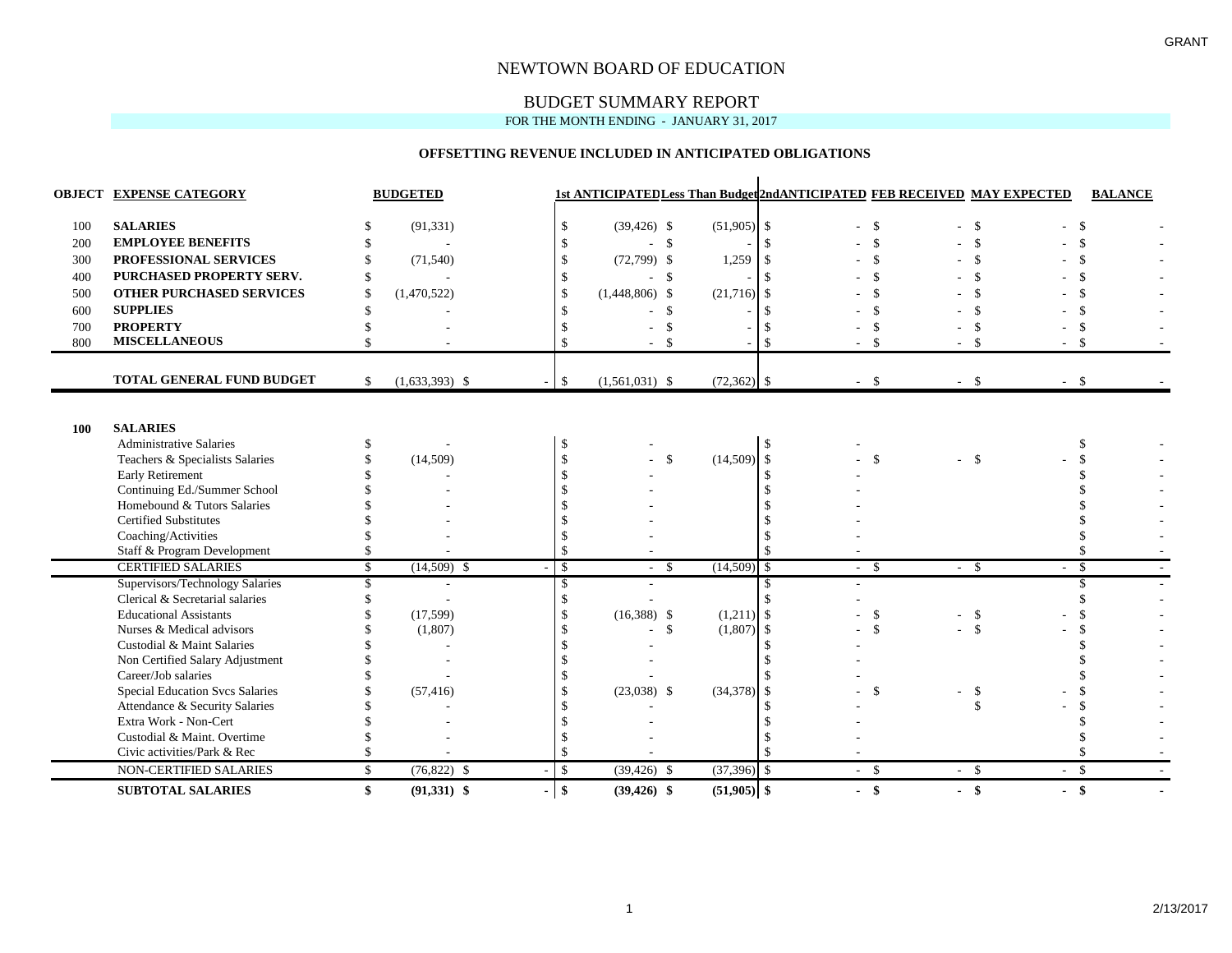#### FOR THE MONTH ENDING - JANUARY 31, 2017

#### **OFFSETTING REVENUE INCLUDED IN ANTICIPATED OBLIGATIONS**

|     | <b>OBJECT EXPENSE CATEGORY</b>                        |    | <b>BUDGETED</b>  |              |                  |                |               | 1st ANTICIPATEDLess Than Budget2ndANTICIPATED FEB RECEIVED MAY EXPECTED |        |              |        | <b>BALANCE</b> |
|-----|-------------------------------------------------------|----|------------------|--------------|------------------|----------------|---------------|-------------------------------------------------------------------------|--------|--------------|--------|----------------|
| 200 | <b>EMPLOYEE BENEFITS</b>                              |    |                  |              |                  |                |               |                                                                         |        |              |        |                |
|     | <b>SUBTOTAL EMPLOYEE BENEFITS</b>                     | \$ | $-$ \$           | \$           | - \$             | $\blacksquare$ | -\$           | $-$ \$                                                                  | $-$ \$ |              | - \$   |                |
|     |                                                       |    |                  |              |                  |                |               |                                                                         |        |              |        |                |
| 300 | PROFESSIONAL SERVICES<br><b>Professional Services</b> |    |                  |              |                  |                |               |                                                                         |        |              |        |                |
|     | Professional Educational Ser.                         | \$ | (71, 540)        | S.<br>-S     | $(72,799)$ \$    | 1,259          | -S            | $-5$                                                                    |        | $\mathbf{s}$ | - \$   |                |
|     |                                                       |    |                  |              |                  |                |               |                                                                         |        |              |        |                |
|     | SUBTOTAL PROFESSIONAL SVCS                            | \$ | $(71,540)$ \$    | \$           | $(72,799)$ \$    | 1,259          | -\$           | $-$ \$                                                                  | $-$ \$ |              | $-$ \$ |                |
| 400 | <b>PURCHASED PROPERTY SVCS</b>                        |    |                  |              |                  |                |               |                                                                         |        |              |        |                |
|     | SUBTOTAL PUR. PROPERTY SER.                           | \$ | $-$ \$           | $\mathbf{s}$ |                  |                | $\mathbf{s}$  | $-$ \$                                                                  | $-$ \$ |              | $-$ \$ |                |
| 500 | <b>OTHER PURCHASED SERVICES</b>                       |    |                  |              |                  |                |               |                                                                         |        |              |        |                |
|     | <b>Contracted Services</b>                            | \$ |                  | -S           |                  |                |               |                                                                         |        | -S           |        |                |
|     | <b>Transportation Services</b>                        |    | (333,870)        | -S           | $(339,757)$ \$   | 5,887          |               | $\mathcal{S}$                                                           | $-$ \$ |              |        |                |
|     | Insurance - Property & Liability                      |    |                  |              |                  |                |               |                                                                         |        |              |        |                |
|     | Communications                                        |    |                  |              |                  |                |               |                                                                         |        |              |        |                |
|     | <b>Printing Services</b>                              |    |                  |              |                  |                |               |                                                                         |        |              |        |                |
|     | Tuition - Out of District                             |    | (1, 136, 652)    | -S           | $(1,109,049)$ \$ | $(27,603)$ \$  |               | -\$                                                                     |        | - \$         |        |                |
|     | Student Travel & Staff Mileage                        |    |                  |              |                  |                |               |                                                                         |        |              |        |                |
|     | SUBTOTAL OTHER PURCHASED SER.                         |    | $(1,470,522)$ \$ | \$           | $(1,448,806)$ \$ | $(21,716)$ \$  |               | $-$ \$                                                                  | $-$ \$ |              | $-$ \$ |                |
| 600 | <b>SUPPLIES</b>                                       |    |                  |              |                  |                |               |                                                                         |        |              |        |                |
|     | <b>SUBTOTAL SUPPLIES</b>                              | ¢  | $-$ \$           | $\mathbf{s}$ | $-$ \$           | $\blacksquare$ | \$            | $-$ \$                                                                  | $-$ \$ |              | $-$ \$ |                |
| 700 | <b>PROPERTY</b>                                       |    |                  |              |                  |                |               |                                                                         |        |              |        |                |
|     | <b>SUBTOTAL PROPERTY</b>                              | \$ | $-$ \$           | \$           | $-$ \$           |                | $\mathbf{s}$  | $-$ \$                                                                  | $-$ \$ |              | $-$ \$ |                |
| 800 | <b>MISCELLANEOUS</b><br>Memberships                   |    |                  |              |                  |                | <sup>\$</sup> |                                                                         |        |              | -S     |                |
|     | <b>SUBTOTAL MISCELLANEOUS</b>                         | \$ | $-$ \$           | $\mathbf{s}$ | $-$ \$           |                | -\$           | $-$ \$                                                                  | $-$ \$ |              | $-$ \$ |                |
|     | <b>TOTAL LOCAL BUDGET</b>                             | \$ | $(1,633,393)$ \$ | \$           | $(1,561,031)$ \$ | $(72,362)$ \$  |               | $-$ \$                                                                  | - \$   |              | - \$   |                |

Excess Cost and Agency placement Grants are budgeted at 75%.

The 1st Anticipated is at 77% on eligible expenditures this year.

This equals \$72,362 less grant revenue than was estimated when budgeted last year.

The 2nd Anticipated is at xx% which equals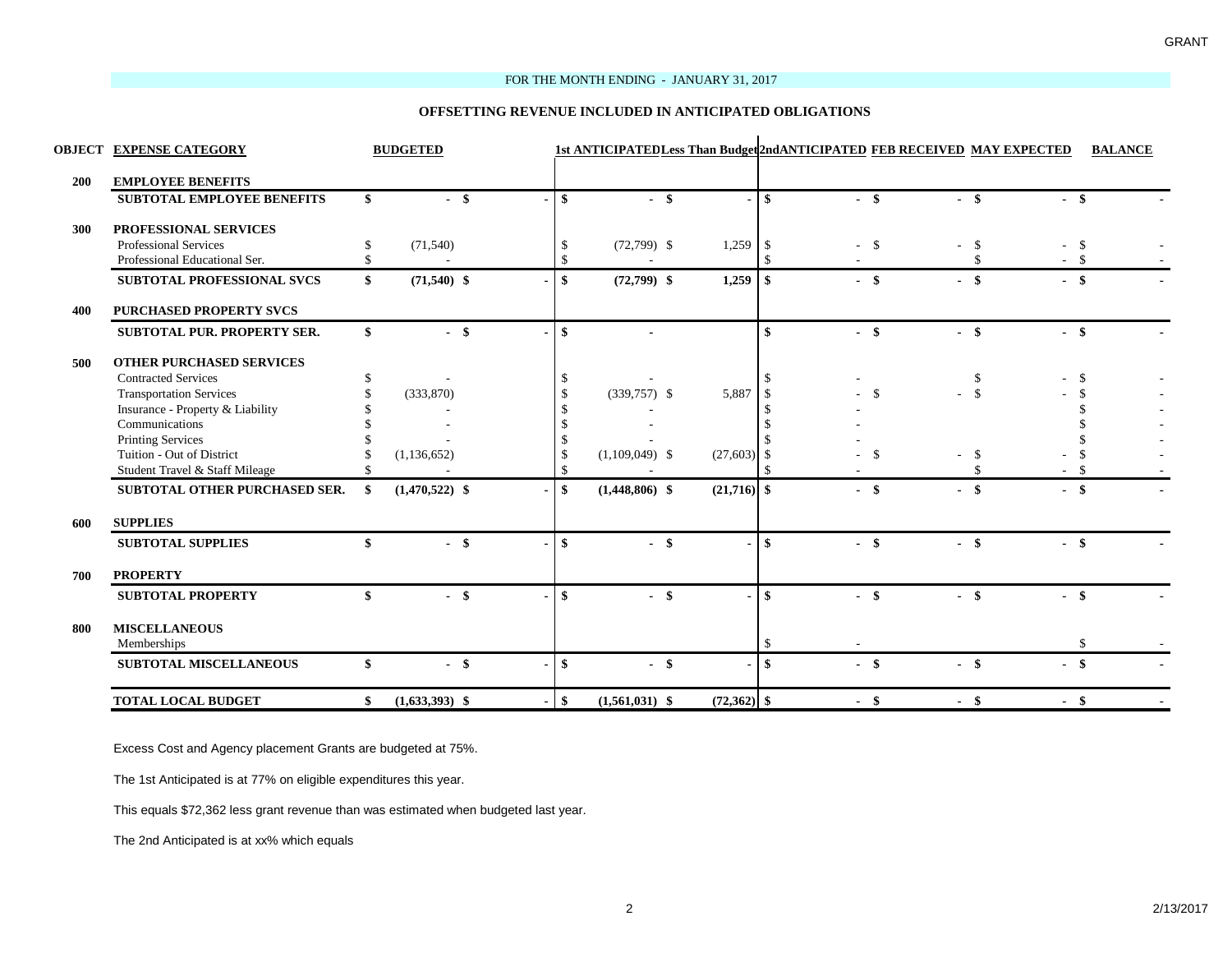## **NEWTOWN PUBLIC SCHOOLS NEWTOWN, CONNECTICUT**

| FY 2017 BUILDING & SITE MAINTENANCE PROJECTS -                                         |          | <b>Budgeted</b>          | <b>Transfers</b>        |                         | <b>Actual</b>    |          | <b>Balance</b> |
|----------------------------------------------------------------------------------------|----------|--------------------------|-------------------------|-------------------------|------------------|----------|----------------|
| Acct #1-001-90-094-3501-0000<br><b>HAWLEY SCHOOL</b>                                   |          |                          |                         |                         |                  |          |                |
| REPLACE CARPETING IN LIBRARY AND MAIN OFFICE<br>PAVE DRIVE REAR 48 WING TO ESCAPE PATH | \$<br>\$ | 18,000<br>25,000         |                         | \$<br>\$                | 21,881<br>24,500 | \$<br>\$ | (3,881)<br>500 |
|                                                                                        |          |                          |                         |                         |                  |          |                |
|                                                                                        | \$       | 43,000                   | \$<br>$\overline{a}$    | \$                      | 46,381           | \$       | (3, 381)       |
| Acct #1-001-90-094-3502-0000<br><b>SANDY HOOK SCHOOL</b>                               |          |                          |                         |                         |                  |          |                |
| <b>NONE</b>                                                                            | \$       |                          |                         | \$                      |                  | \$       |                |
|                                                                                        | \$       | $\overline{\phantom{a}}$ | $\overline{\mathbf{S}}$ | $\overline{\mathbb{S}}$ |                  | \$       |                |
| Acct #1-001-90-094-3503-0000<br><b>MIDDLE GATE SCHOOL</b>                              |          |                          |                         |                         |                  |          |                |
| <b>TBD</b><br>REPLACE STAGE LIGHTING<br>REPAINT OVERHANGS AT ENTRANCES                 | \$<br>\$ | 6,000<br>15,000          |                         | $\boldsymbol{\$}$<br>\$ | 6,600<br>12,000  | \$<br>\$ | (600)<br>3,000 |
|                                                                                        |          |                          |                         |                         |                  |          |                |
|                                                                                        | \$       | 21,000                   | \$                      | \$                      | 18,600           | \$       | 2,400          |
| Acct #1-001-90-094-3504-0000<br><b>HEAD O'MEADOW SCHOOL</b>                            |          |                          |                         |                         |                  |          |                |
| REPAIR PAVING AND INSTALL CURBING NEXT TO CATCH BASIN                                  | \$       | 15,000                   |                         | \$                      | 18,243           | \$<br>\$ | (3, 243)       |
|                                                                                        | \$       | 15,000                   | $\overline{\mathbf{s}}$ | \$                      | 18,243           | \$       | (3, 243)       |
| Acct #1-001-90-094-3505-0000<br><b>REED INTERMEDIATE SCHOOL</b>                        |          |                          |                         |                         |                  |          |                |
| REPLACE CAFÉ' SOUND SYSTEM                                                             | \$       | 22,000                   |                         | \$                      | 21,324           | \$       | 676            |
|                                                                                        | \$       | $22,000$ \$              |                         | \$                      | $21,324$ \$      |          | 676            |